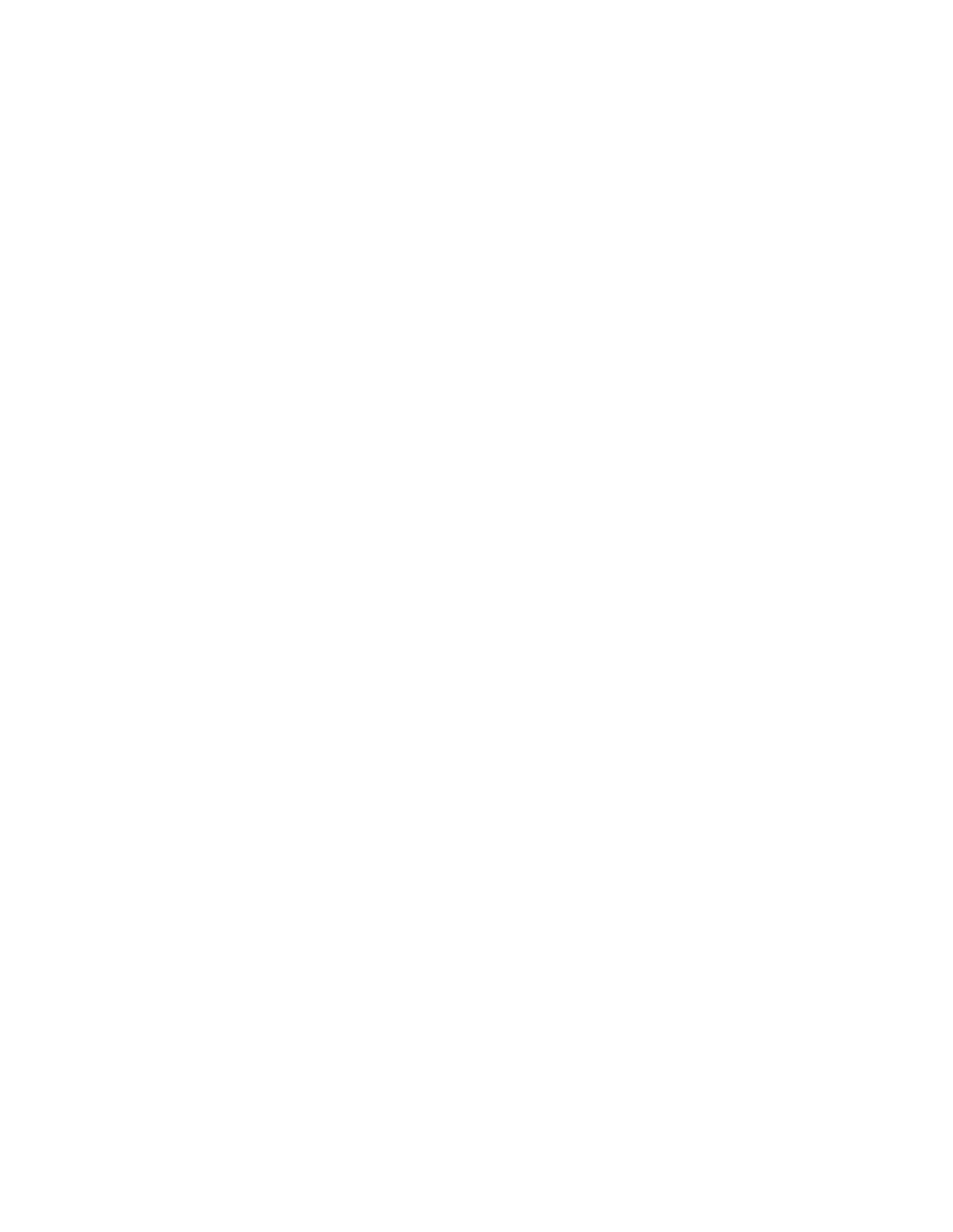# **BILL 32**

# 2018

# **CITY CHARTERS FISCAL FRAMEWORK ACT**

*(Assented to , 2018)* 

# *Table of Contents*

**1** Definitions

# **Municipal Funding for Calgary and Edmonton**

- **2** Authority to provide funding
- **3** Amount of funding
- **4** Payments

# **Use of Funding**

- **5** Eligible expenditures
- **6** Use of transit amount
- **7** Accounting for use of funding

# **General**

- **8** Debts to Crown
- **9** Refund of funding
- **10** Minister's report
- **11** Report to the Legislative Assembly
- **12** Regulations
- **13** Coming into force

Schedule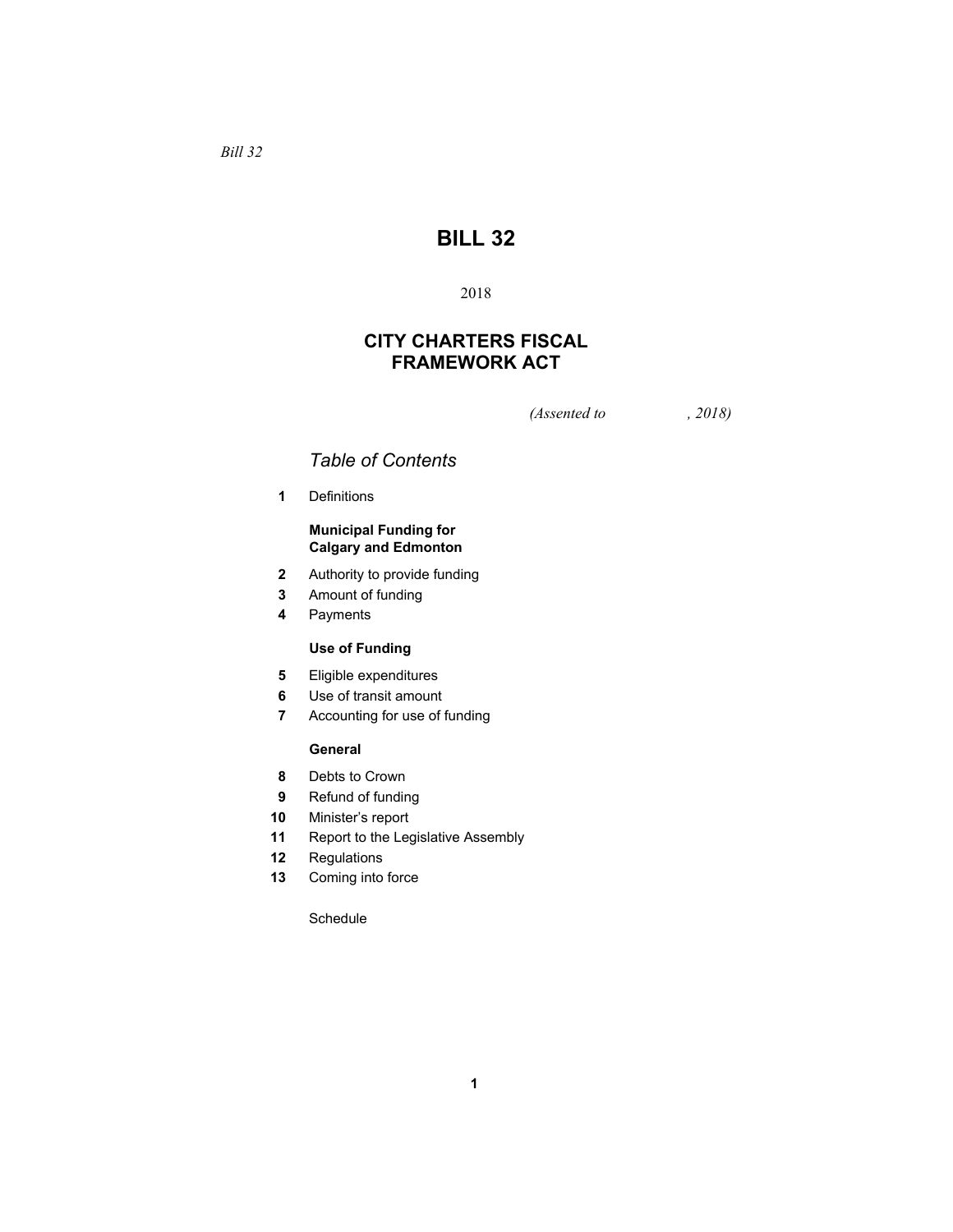#### **Preamble**

WHEREAS the Government of Alberta recognizes the importance of working together with the cities of Calgary and Edmonton in a spirit of partnership in the provision of funding for local infrastructure;

WHEREAS the Government of Alberta remains committed to creating a new funding framework for the cities of Calgary and Edmonton in the 2022-2023 fiscal year;

WHEREAS the cities of Calgary and Edmonton desire funding predictability and flexibility to respond and adapt to evolving circumstances;

WHEREAS the Government of Alberta and the cities of Calgary and Edmonton have agreed under the City Charters framework to develop a new funding framework for the cities based on revenue sharing;

WHEREAS it is prudent for the Government of Alberta to provide funding to the cities of Calgary and Edmonton in a way that provides for them to share in the risks and returns of variability in provincial revenues; and

WHEREAS the Government of Alberta recognizes the unique role and responsibilities of the cities of Calgary and Edmonton in their regions;

THEREFORE HER MAJESTY, by and with the advice and consent of the Legislative Assembly of Alberta, enacts as follows:

#### **Definitions**

**1** In this Act,

- (a) "Calgary" means the City of Calgary;
- (b) "Edmonton" means the City of Edmonton;
- (c) "fiscal year" means the fiscal year of the Crown in right of Alberta;
- (d) "funding" means funding under this Act;
- (e) "funding agreement" means an agreement entered into by the Minister under section 2;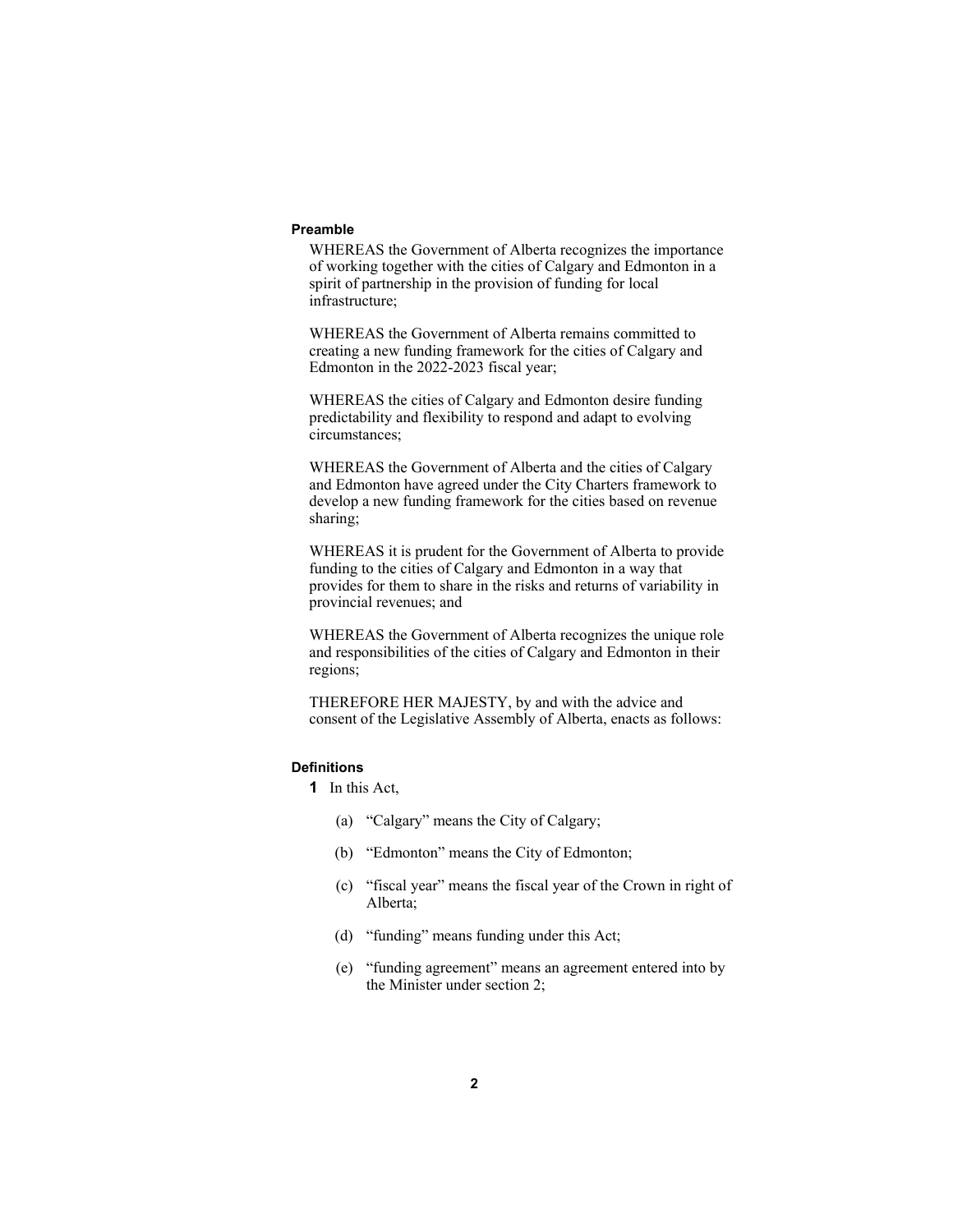- (f) "Minister" means the Minister determined under section 16 of the *Government Organization Act* as the Minister responsible for this Act;
- (g) "transit amount" means funding received under Part 3 of the Schedule.

# **Municipal Funding for Calgary and Edmonton**

#### **Authority to provide funding**

**2(1)** Subject to this Act and the regulations, the Minister shall enter into agreements providing for funding to Calgary and Edmonton.

**(2)** A funding agreement may contain terms and conditions in respect of any matter relating to the funding.

#### **Amount of funding**

**3(1)** For the 2018-2019, 2019-2020, 2020-2021 and 2021-2022 fiscal years, the amount of funding for Calgary or Edmonton is to be determined in accordance with Parts 1 and 3 of the Schedule.

**(2)** For a fiscal year after the 2021-2022 fiscal year, the amount of funding for Calgary or Edmonton is to be determined in accordance with Parts 2 and 3 of the Schedule.

#### **Payments**

**4(1)** Subject to subsection (2), a payment from the amounts available under the Schedule may be made only

- (a) pursuant to a funding agreement and in accordance with the Schedule, or
- (b) in any other circumstances provided for in the regulations.

**(2)** A payment from the amount available under Part 3 of the Schedule may be made only at a time, to be determined in accordance with the funding agreement, when the recipient is prepared to make expenditures in relation to a purpose referred to in section 6.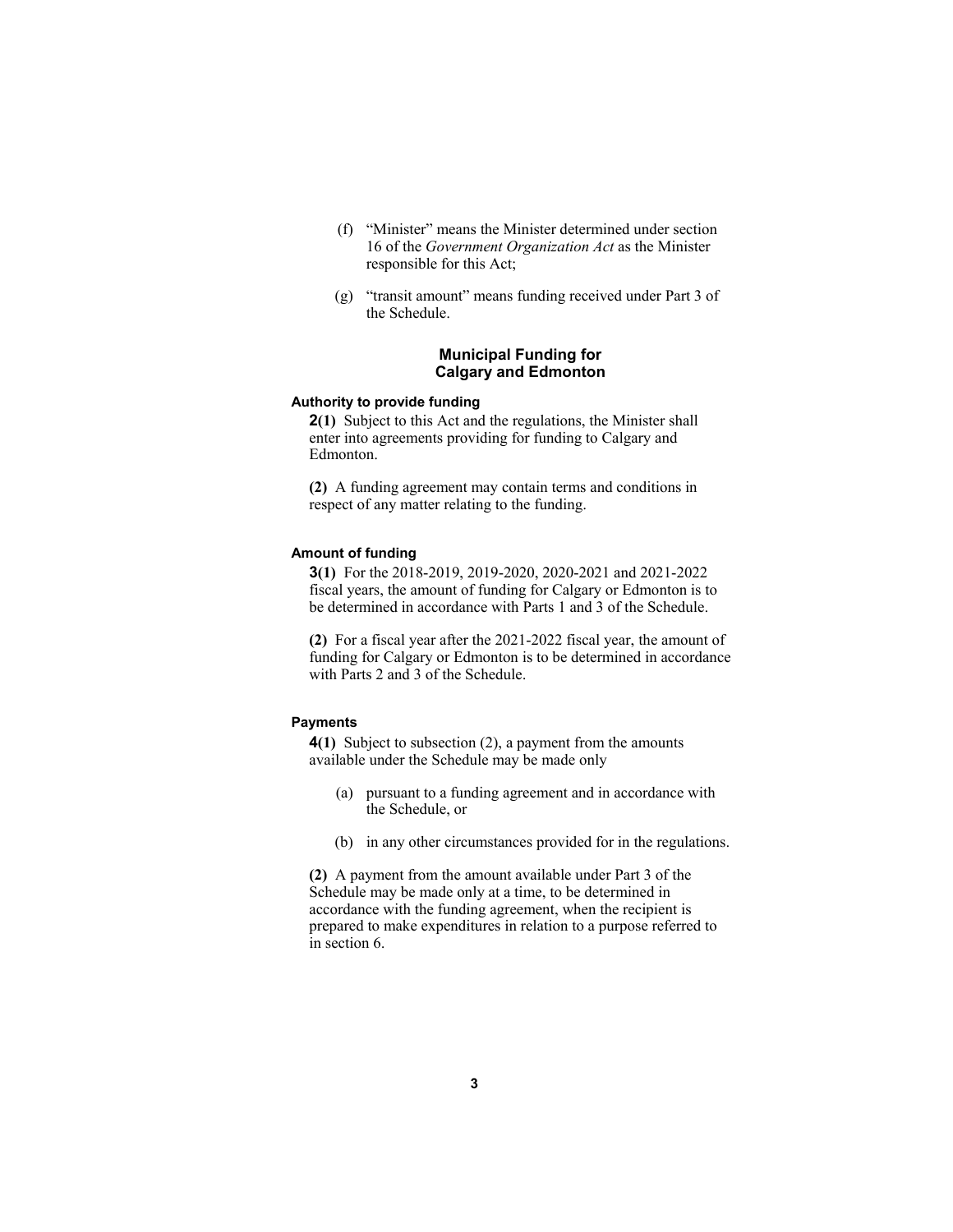# **Use of Funding**

#### **Eligible expenditures**

**5** Subject to section 6, funding may be used only to pay or defray the cost of expenditures permitted under the funding agreement.

# **Use of transit amount**

**6(1)** A transit amount may be used only for a purpose specified in the funding agreement or approved under this section.

**(2)** The Minister may by order approve purposes or classes of purposes for which a transit amount may be used and, on doing so, shall provide a copy of the order to Calgary and Edmonton.

**(3)** A purpose or class of purposes may be specified in the funding agreement or approved only if the Minister considers it to be consistent with section 3(2)(a) of the *Climate Leadership Act* or an objective prescribed by the regulations.

#### **Accounting for use of funding**

**7(1)** The Minister may at any time require the recipient of funding to report in writing, to the satisfaction of the Minister, on the use of the funding.

**(2)** A report referred to in subsection (1) must be in a form satisfactory to the Minister and must contain any other information required by the Minister.

**(3)** The recipient of funding must permit the Minister or a person authorized by the Minister to examine any document or other record relating to the use of the funding.

#### **General**

# **Debts to Crown**

**8** If a person who is to receive funding owes an amount to the Crown in right of Alberta, the Minister may deduct from the funding all or a portion of the amount owing.

#### **Refund of funding**

**9(1)** Where a recipient of funding does not use all the funding in accordance with the funding agreement, the recipient must refund the surplus funding to the Minister.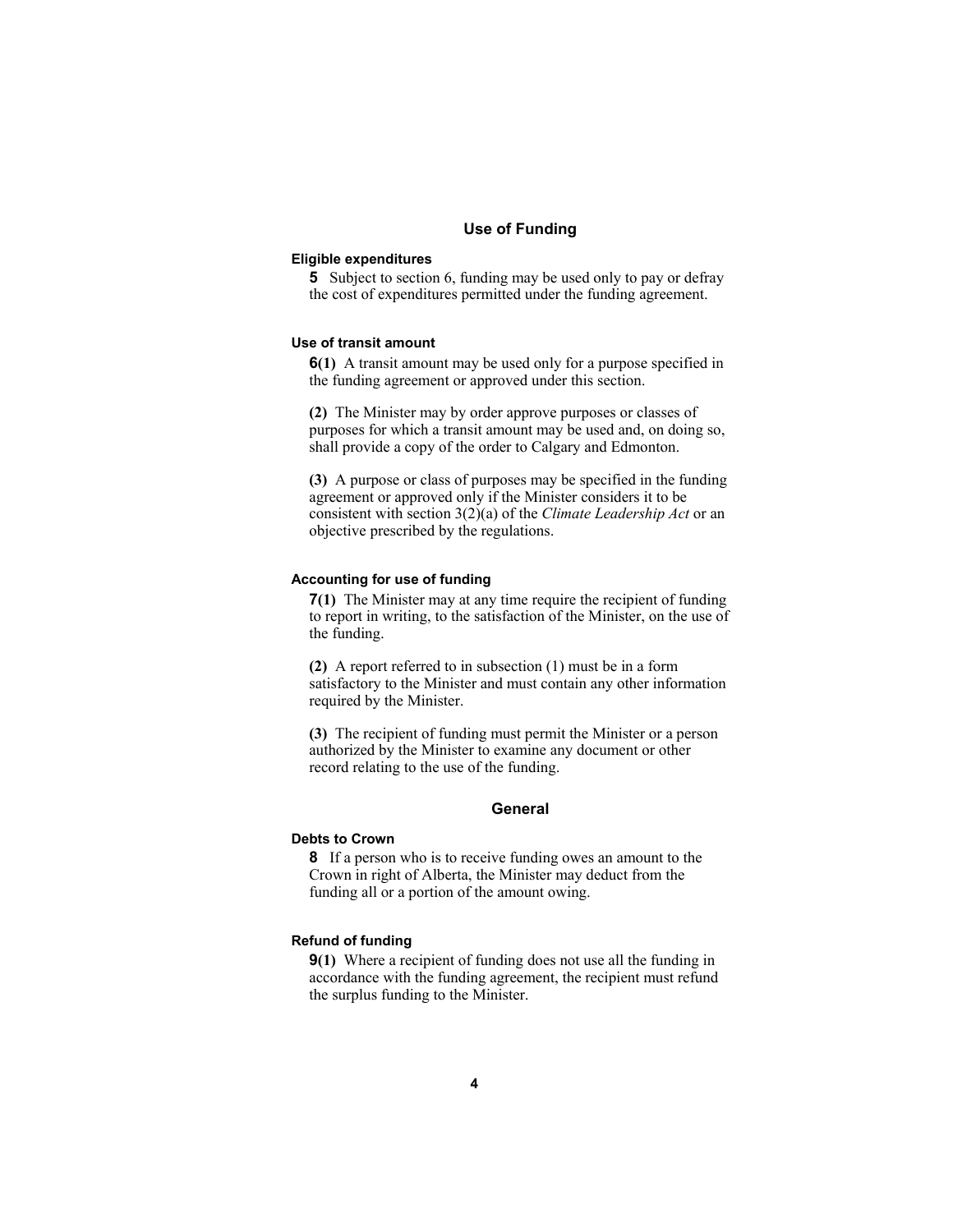**(2)** Where a recipient of funding does not comply with any term or condition of the funding agreement or does not use the funding in accordance with this Act, the Minister may require the recipient to repay all or part of the funding to the Minister.

**(3)** Any surplus required to be refunded under subsection (1) or any amount required to be repaid under subsection (2) constitutes a debt owed to the Crown in right of Alberta.

#### **Minister's report**

**10(1)** This section applies in respect of every fiscal year after the 2022-2023 fiscal year.

**(2)** Two years prior to a fiscal year in respect of which this section applies, the Minister shall prepare a report setting out for the applicable fiscal year the information required to calculate the division of funding between Calgary and Edmonton under sections 4 and 5 of the Schedule, the revenue component under section 6 of the Schedule and the fuel component under section 7 of the Schedule.

**(3)** A report under this section for an applicable fiscal year must be made public on or before September 30 of the fiscal year 2 years prior to the applicable fiscal year.

# **Report to the Legislative Assembly**

**11(1)** The Minister shall, no later than September 1, 2032 and every 10 years thereafter, review the operation of this Act over the previous 10 years and prepare a report respecting the operation of this Act during that 10-year period.

**(2)** The Minister shall lay a copy of the report described in subsection (1) before the Legislative Assembly if it is then sitting, or, if it is not then sitting, within 15 days after the commencement of the next sitting.

#### **Regulations**

**12** The Lieutenant Governor in Council may make regulations

 (a) prescribing or describing, for the purposes of section 4(1)(b), other circumstances in which a payment may be made from amounts available under the Schedule;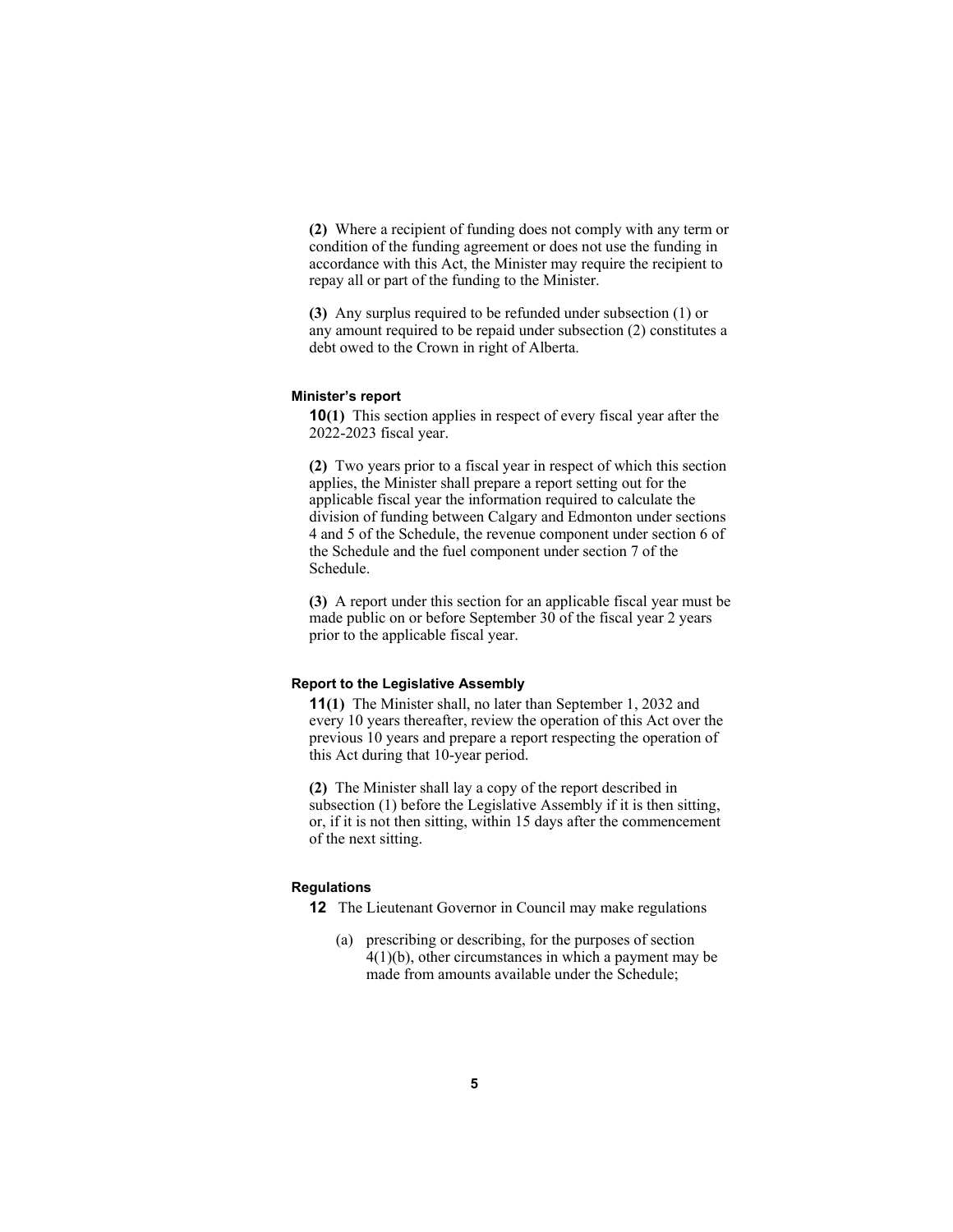- (b) prescribing objectives for the purpose of section 6(3);
- (c) respecting the manner in which the population of a municipality is to be determined for the purposes of the Schedule;
- (d) respecting any other matter the Lieutenant Governor in Council considers advisable to carry out the purpose of this Act.

#### **Coming into force**

**13** This Act comes into force on April 1, 2019, or on an earlier date determined by the Lieutenant Governor in Council.

# **Schedule Annual Funding**

# **Definitions**

**1(1)** In this Schedule,

- (a) "change in fiscal policy" means a change in fiscal policy by way of the enactment, amendment or repeal of an Act or regulation or the exercise of a power or duty under an Act or regulation resulting in the creation or discontinuation of a source of revenue, or the increase or decrease in revenue from a source of revenue;
- (b) "education property tax requisition" means
	- (i) an amount required to be paid into the Alberta School Foundation Fund under section 174 of the *School Act* that is raised by imposing a rate referred to in that section, or
	- (ii) the requisition of school boards under Part 6, Division 3 of the *School Act*;
- (c) "fuel" means gasoline and diesel fuel that is subject to taxation under section 4 of the *Fuel Tax Act* but does not include tax-exempt fuel as defined in that Act;
- (d) "municipal population" means the population of a municipality determined in accordance with the regulations made under section 12(c) of this Act;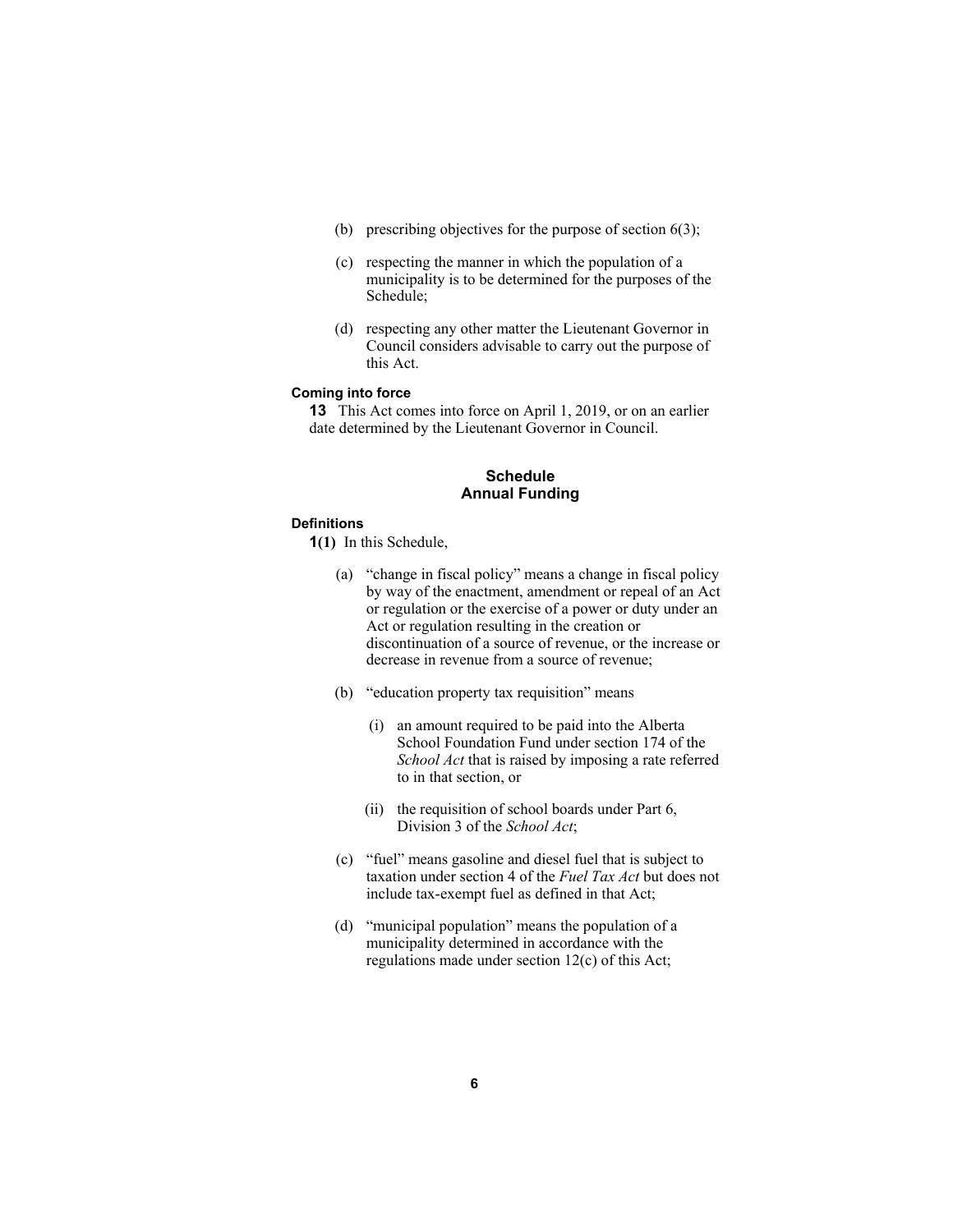- (e) "provincial revenue", in respect of a fiscal year, means the amount reported as total revenue for the fiscal year in the consolidated financial statements of the Province under section 8(2)(a) of the *Fiscal Planning and Transparency Act*, minus the following:
	- (i) reported revenue collected under the *Climate Leadership Act*;
	- (ii) reported revenue paid into the Climate Change and Emissions Management Fund established under section 10 of the *Climate Change and Emissions Management Act*;
- (f) "regional services commission" means a regional services commission, established under Part 15.1 of the *Municipal Government Act* to provide a transportation service as defined in section 602.01 of that Act.

**(2)** For the purpose of subsection (1)(a) and section 6(4), "source of revenue" means a tax, levy, premium or royalty.

# **Part 1 Bridge Funding**

# **Funding for fiscal years before 2022-2023 fiscal year**

**2(1)** Subject to subsection (2), where the Minister enters into a funding agreement under section 2(1) of this Act with Calgary or Edmonton for one or more of the 2018-2019, 2019-2020, 2020-2021 and 2021-2022 fiscal years, Calgary or Edmonton, as the case may be, is entitled, subject to the terms and conditions of the agreement, to receive the amounts provided for in the agreement.

**(2)** The aggregate amount of funding provided under subsection (1) must be the sum of

- (a) an amount not less than \$580 000 000, representing the amounts payable to Calgary and Edmonton under the Municipal Sustainability Initiative, and
- (b) an amount not less than \$660 000 000, representing the amounts payable to Calgary and Edmonton under the Basic Municipal Transportation Grant.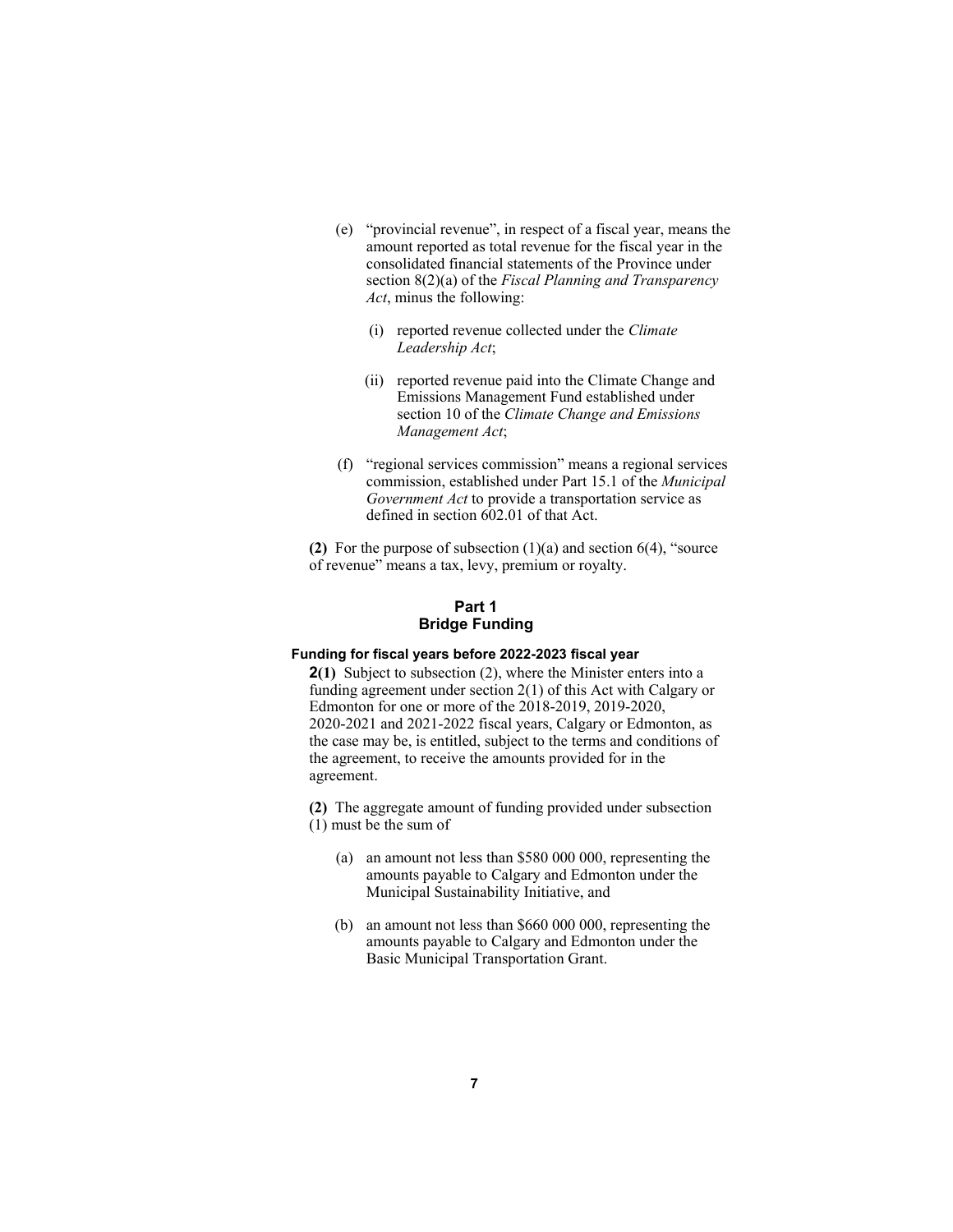# **Part 2 Annual Funding for Calgary and Edmonton**

## **Funding for 2022-2023 and subsequent fiscal years**

**3(1)** The aggregate amount available for providing funding to Calgary and Edmonton under this Part for the 2022-2023 fiscal year is \$500 000 000, comprising

- (a) a revenue component in the amount of \$252 000 000, and
- (b) a fuel component in the amount of \$248 000 000.

**(2)** The amount available for providing funding to Calgary and Edmonton under this Part after the 2022-2023 fiscal year comprises

- (a) a revenue component determined under section 6(1), and
- (b) a fuel component determined under section 7(1).

# **Funding for Calgary**

**4(1)** Where the Minister enters into a funding agreement with Calgary for one or more fiscal years after the 2021-2022 fiscal year, Calgary is entitled, subject to the terms and conditions of the agreement, to receive the following amounts in each fiscal year under the agreement:

- (a) the percentage, determined under subsection (2), of the revenue component specified in section  $3(1)(a)$  or determined under section 6(1), whichever is applicable for the fiscal year;
- (b) 55% of the fuel component specified in section  $3(1)(b)$  or determined under section 7(1), whichever is applicable for the fiscal year.

**(2)** For the purpose of subsection (1)(a), the percentage for an applicable fiscal year is calculated in accordance with the following formula:

$$
\left[ \left( 0.48 \times \frac{A}{A+B} \right) + \left( 0.48 \times \frac{C}{C+D} \right) + \left( 0.04 \times \frac{E}{E+F} \right) \right] \times 100\%
$$

where

 A is the municipal population of Calgary determined in the fiscal year 3 years prior to the applicable fiscal year;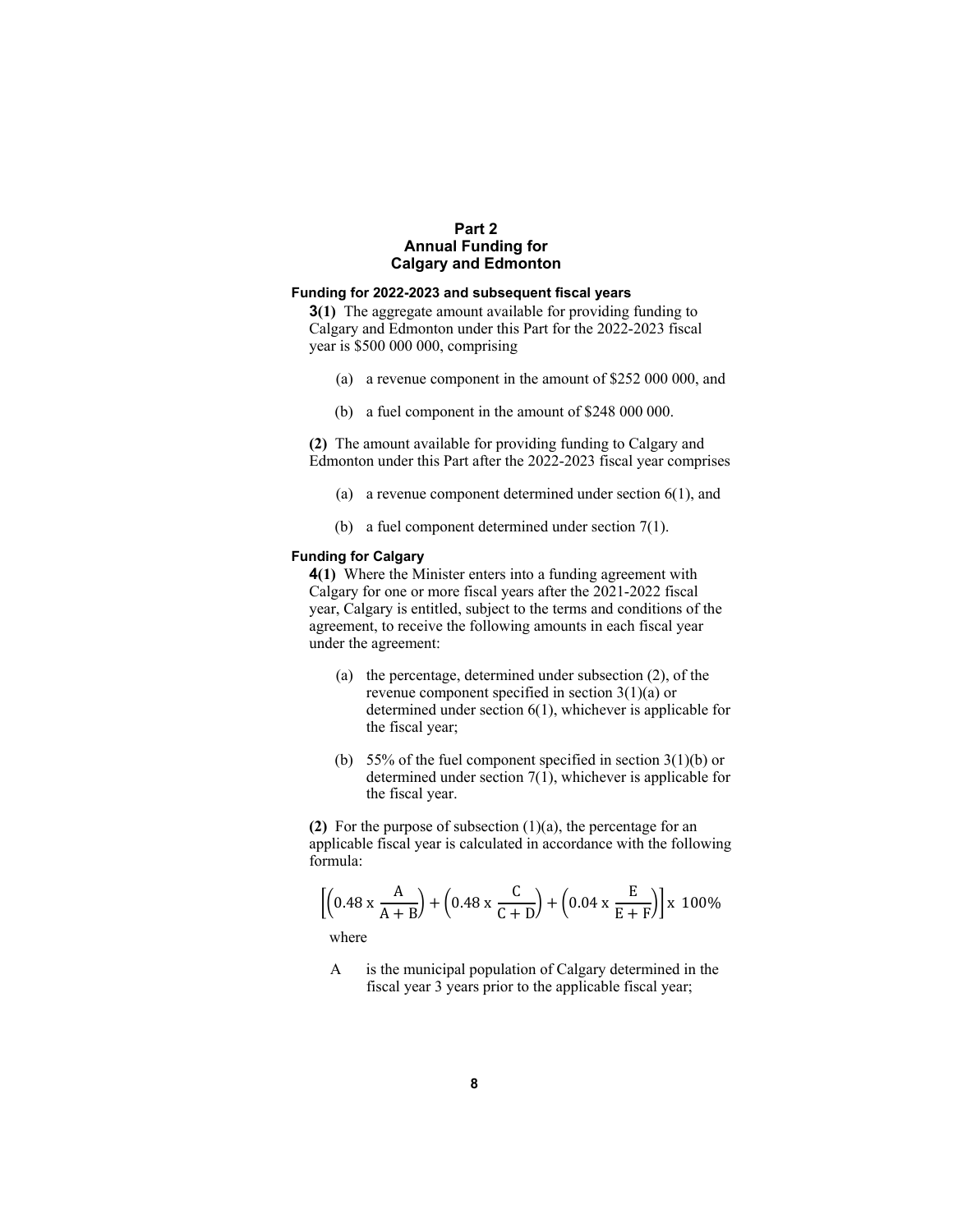- B is the municipal population of Edmonton determined in the fiscal year 3 years prior to the applicable fiscal year;
- $C$  is the aggregate amount of the education property tax requisitions to be paid by Calgary calculated as of the day, in the fiscal year 3 years prior to the applicable fiscal year, on which the consolidated fiscal plan is required to be made public under section 4(4) of the *Fiscal Planning and Transparency Act*;
- D is the aggregate amount of the education property tax requisitions to be paid by Edmonton calculated as of the day, in the fiscal year 3 years prior to the applicable fiscal year, on which the consolidated fiscal plan is required to be made public under section 4(4) of the *Fiscal Planning and Transparency Act*;
- E is the number of kilometres of open roads maintained by Calgary as of December 31 in the fiscal year 3 years prior to the applicable fiscal year, as reported to the Minister under section 577 of the *Municipal Government Act*;
- F is the number of kilometres of open roads maintained by Edmonton as of December 31 in the fiscal year 3 years prior to the applicable fiscal year, as reported to the Minister under section 577 of the *Municipal Government Act*.

#### **Funding for Edmonton**

**5(1)** Where the Minister enters into a funding agreement with Edmonton for one or more fiscal years after the 2021-2022 fiscal year, Edmonton is entitled, subject to the terms and conditions of the agreement, to receive the following amounts in each fiscal year under the agreement:

- (a) the percentage, determined under subsection (2), of the revenue component specified in section 3(1)(a) or determined under section 6(1), whichever is applicable for the fiscal year;
- (b) 45% of the fuel component specified in section  $3(1)(b)$  or determined under section 7(1), whichever is applicable for the fiscal year.

**(2)** The percentage for the purpose of subsection (1)(a) is calculated in accordance with the following formula: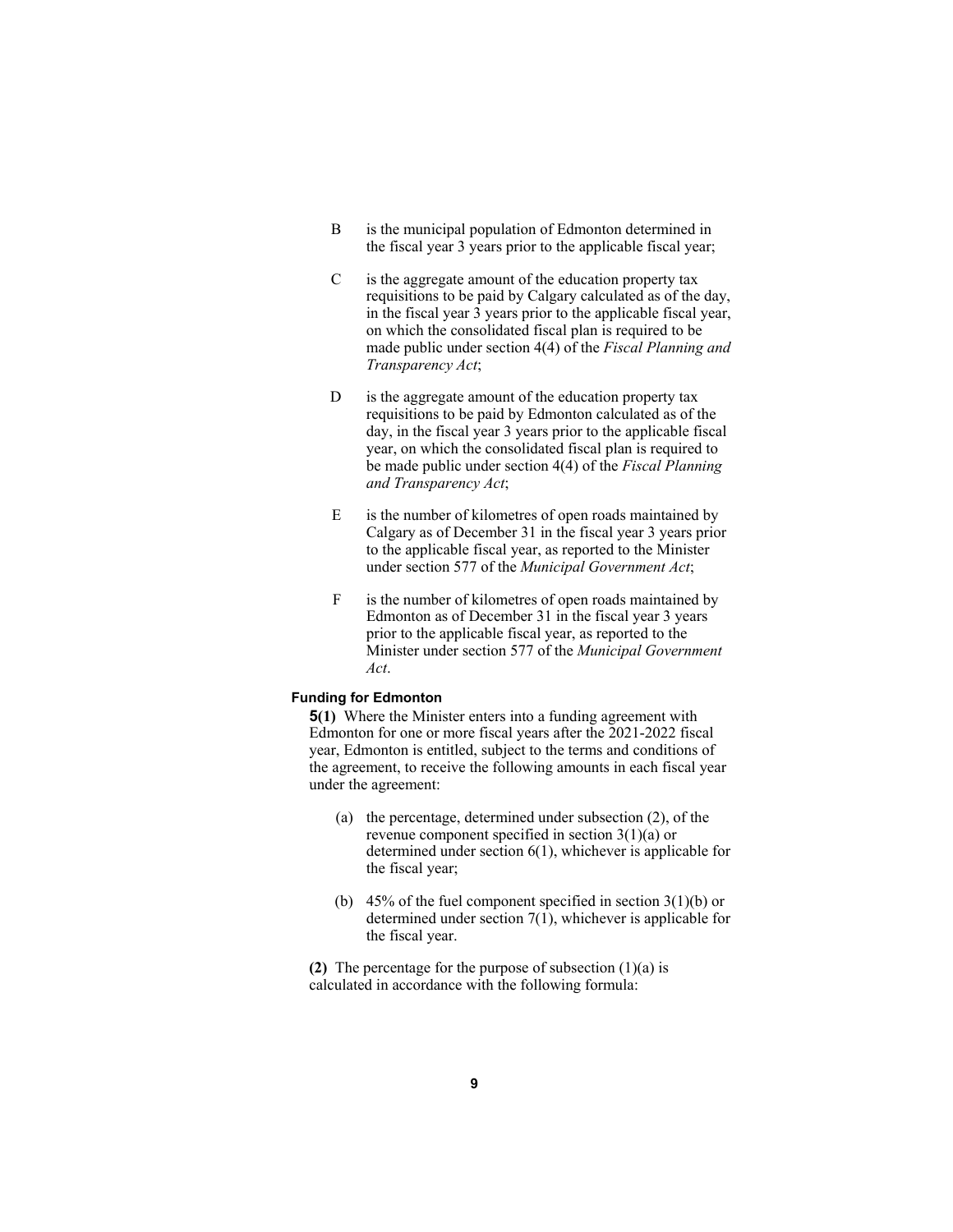$$
\left[ \left( 0.48 \times \frac{B}{A+B} \right) + \left( 0.48 \times \frac{D}{C+D} \right) + \left( 0.04 \times \frac{F}{E+F} \right) \right] \times 100\%
$$

where

- A is the municipal population of Calgary determined in the fiscal year 3 years prior to the applicable fiscal year;
- B is the municipal population of Edmonton determined in the fiscal year 3 years prior to the applicable fiscal year;
- $C$  is the aggregate amount of the education property tax requisitions to be paid by Calgary calculated as of the day, in the fiscal year 3 years prior to the applicable fiscal year, on which the consolidated fiscal plan is required to be made public under section 4(4) of the *Fiscal Planning and Transparency Act*;
- D is the aggregate amount of the education property tax requisitions to be paid by Edmonton calculated as of the day, in the fiscal year 3 years prior to the applicable fiscal year, on which the consolidated fiscal plan is required to be made public under section 4(4) of the *Fiscal Planning and Transparency Act*;
- E is the number of kilometres of open roads maintained by Calgary as of December 31 in the fiscal year 3 years prior to the applicable fiscal year, as reported to the Minister under section 577 of the *Municipal Government Act*;
- F is the number of kilometres of open roads maintained by Edmonton as of December 31 in the fiscal year 3 years prior to the applicable fiscal year, as reported to the Minister under section 577 of the *Municipal Government Act*.

# **Revenue component for fiscal years after 2022-2023 fiscal year**

**6(1)** For a fiscal year after the 2022-2023 fiscal year, the revenue component for the applicable fiscal year is the amount calculated in accordance with the following formula and rounded to the nearest dollar:

```
G x H
```
where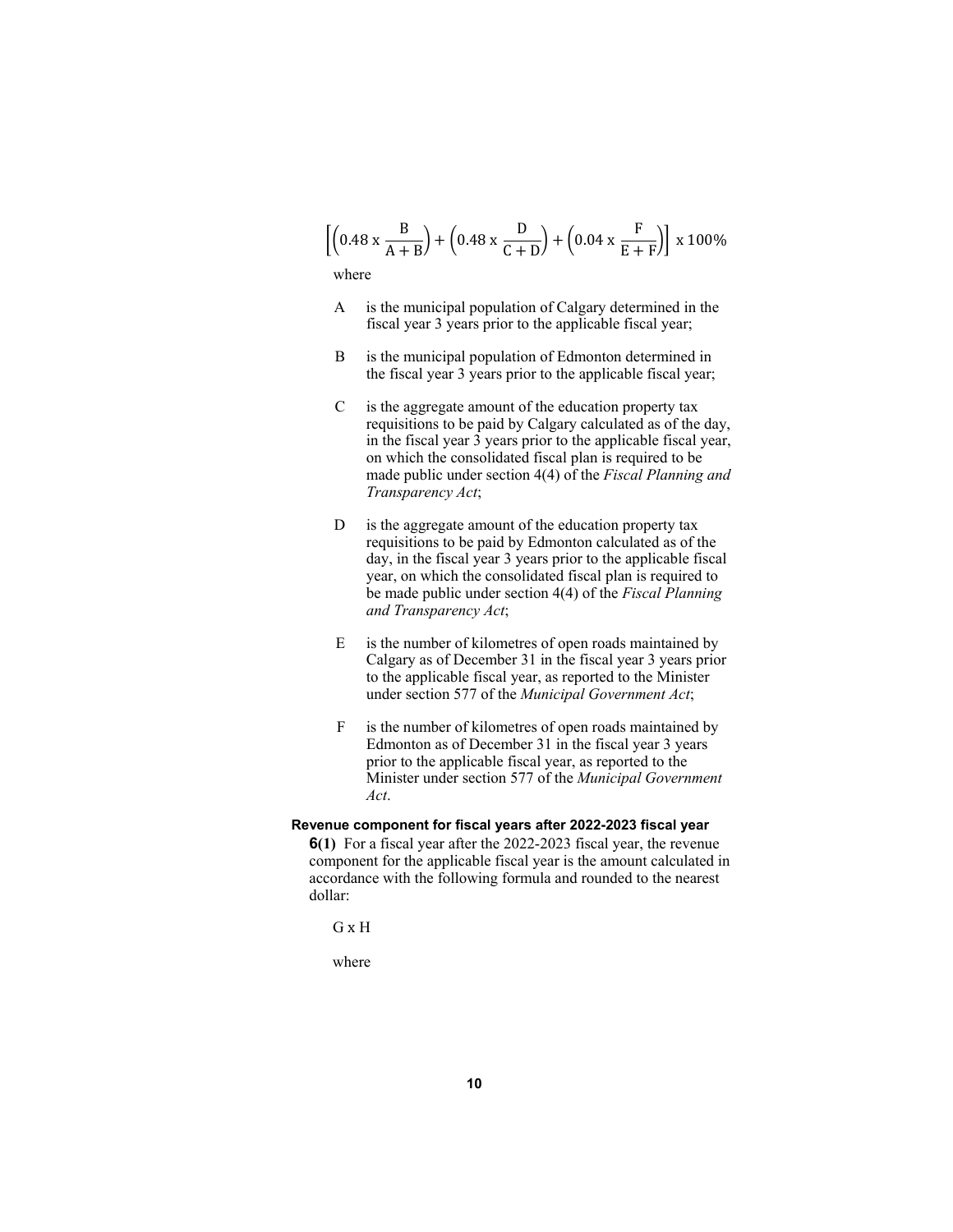- G is the revenue index factor calculated in accordance with subsection (2) for the applicable fiscal year;
- H is the revenue component for the fiscal year 1 year prior to the applicable fiscal year.

**(2)** For the purpose of subsection (1), the revenue index factor for an applicable fiscal year is the number calculated in accordance with the following formula and rounded to the nearest ten thousandth:

$$
\left(\begin{smallmatrix} I-J \\ J \end{smallmatrix} \times K \right) + 1
$$

where

- I is the provincial revenue for the fiscal year 3 years prior to the applicable fiscal year adjusted, if applicable, in accordance with subsection (4);
- J is the provincial revenue for the fiscal year 4 years prior to the applicable fiscal year;
- $K$  is the constraint factor specified in subsection (3) for the applicable fiscal year.
- **(3)** For the purpose of subsection (2), the constraint factor is
	- (a) 0.5 for the 2023-2024 fiscal year;
	- (b) 0.55 for the 2024-2025 fiscal year;
	- (c) 0.6 for the 2025-2026 fiscal year;
	- (d) 0.65 for the 2026-2027 fiscal year;
	- (e) 0.7 for the 2027-2028 fiscal year;
	- (f) 0.75 for the 2028-2029 fiscal year;
	- (g) 0.8 for the 2029-2030 fiscal year;
	- (h) 0.85 for the 2030-2031 fiscal year;
	- (i) 0.9 for the 2031-2032 fiscal year;
	- (j) 0.95 for the 2032-2033 fiscal year;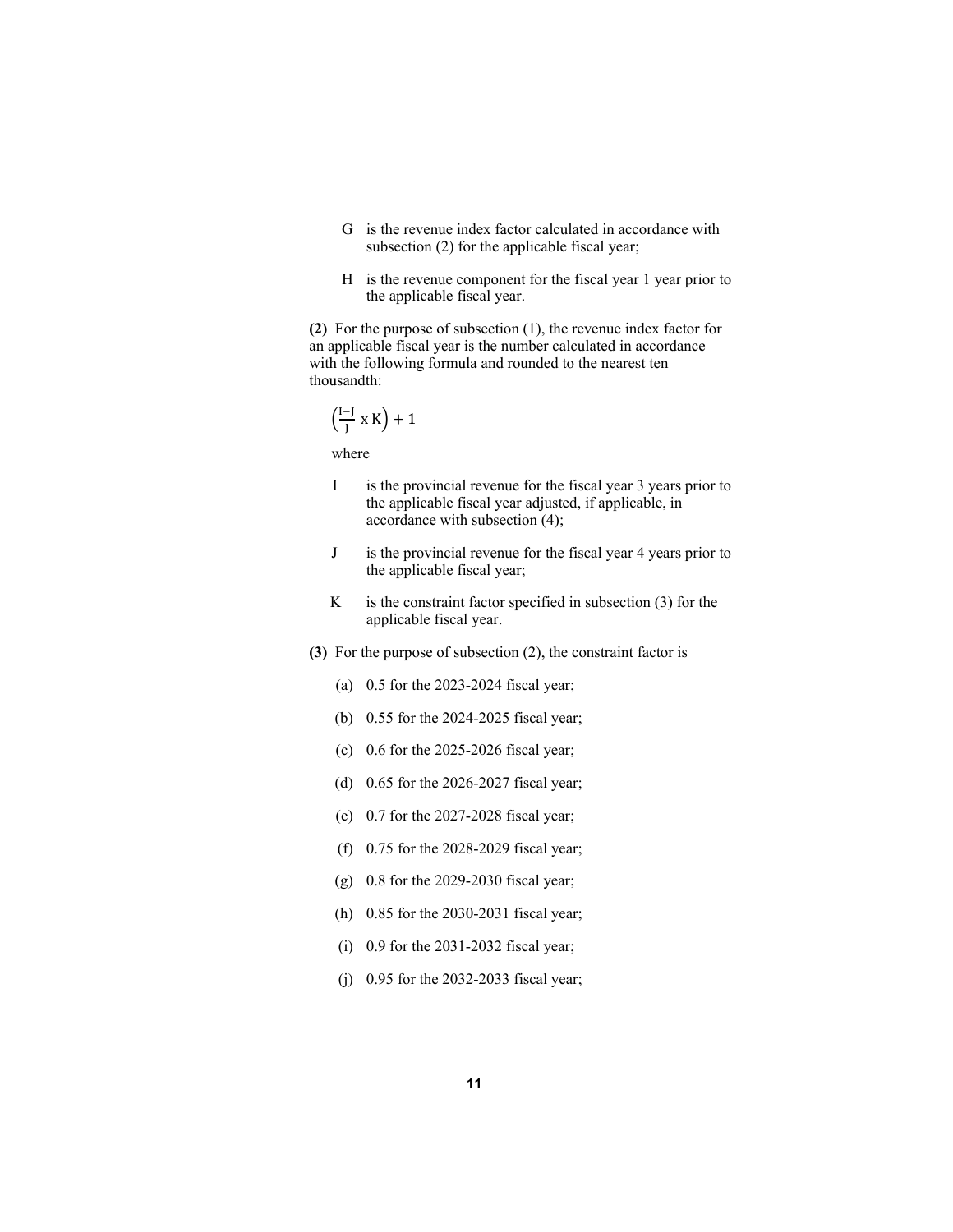(k) 1.0 for fiscal years after the 2032-2033 fiscal year.

**(4)** For the purpose of I in the formula referred to in subsection (2), the provincial revenue for a fiscal year is adjusted, if applicable,

- (a) by deducting the amount, as determined by the Minister, of any increase of \$100 000 000 or more in any source of revenue for that fiscal year resulting from a change in fiscal policy, and
- (b) by adding the amount, as determined by the Minister, of any decrease of \$100 000 000 or more in any source of revenue for that fiscal year resulting from a change in fiscal policy.

#### **Fuel component for fiscal years after 2022-2023**

**7(1)** For a fiscal year after the 2022-2023 fiscal year, the fuel component for an applicable fiscal year is the dollar amount calculated in accordance with the following formula and rounded to the nearest dollar:

L x M

where

- L is the fuel index factor calculated in accordance with subsection (2) for the applicable fiscal year;
- M is the fuel component for the previous fiscal year.

**(2)** For the purpose of subsection (1), the fuel index factor for an applicable fiscal year is the number calculated in accordance with the following formula and rounded to the nearest ten thousandth:

$$
\left(\frac{N-0}{0}\right)+1
$$

where

- N is the number of litres of fuel for the fiscal year 3 years prior to the applicable fiscal year, as determined by the Minister and rounded to the nearest 100 000 litres;
- O is the number of litres of fuel for the fiscal year 4 years prior to the applicable fiscal year, as determined by the Minister and rounded to the nearest 100 000 litres.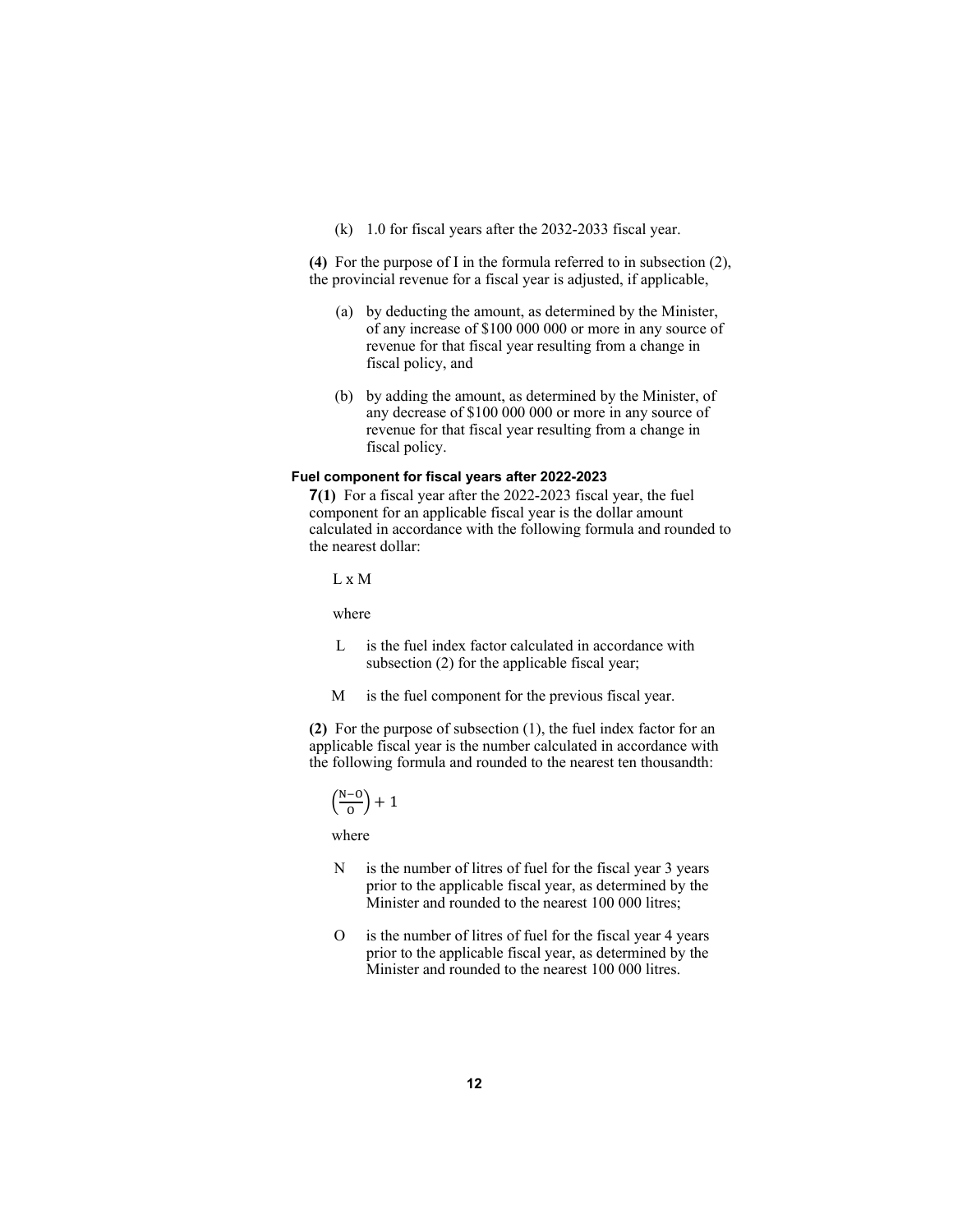# **Part 3 Transit Funding**

#### **Transit funding**

**8(1)** Where the Minister enters into a funding agreement with Calgary for one or more fiscal years after the 2017-2018 fiscal year, Calgary is entitled, subject to the terms and conditions of the agreement, to receive

- (a) subject to subsection (3), the amount determined by the Minister for a fiscal year before the 2027-2028 fiscal year, and
- (b) \$200 000 000 for a fiscal year after the 2026-2027 fiscal year and before the 2041-2042 fiscal year.

**(2)** Where the Minister enters into a funding agreement with Edmonton for one or more fiscal years after the 2017-2018 fiscal year, Edmonton is entitled, subject to the terms and conditions of the agreement, to receive

- (a) subject to subsection (3), the amount determined by the Minister for a fiscal year before the 2027-2028 fiscal year, and
- (b) \$200 000 000 for a fiscal year after the 2026-2027 fiscal year and before the 2041-2042 fiscal year.

**(3)** The aggregate of the amounts determined by the Minister under subsections  $(1)(a)$  and  $(2)(a)$  must not exceed \$3 000 000 000.

# **Payment to regional services commission**

**9(1)** Subject to subsections (2) and (3), where a regional services commission includes Calgary or Edmonton as a member, all or part of the amount of the transit component to which Calgary or Edmonton is entitled under section  $8(1)$  or  $(2)$  may be paid to the regional services commission instead of to Calgary or Edmonton, as the case may be.

**(2)** No amount may be paid to a regional services commission under subsection (1) unless the regional services commission has entered into an agreement with the Minister respecting the payment.

**(3)** A payment under subsection (1) is subject to the terms and conditions of the agreement referred to in subsection (2).